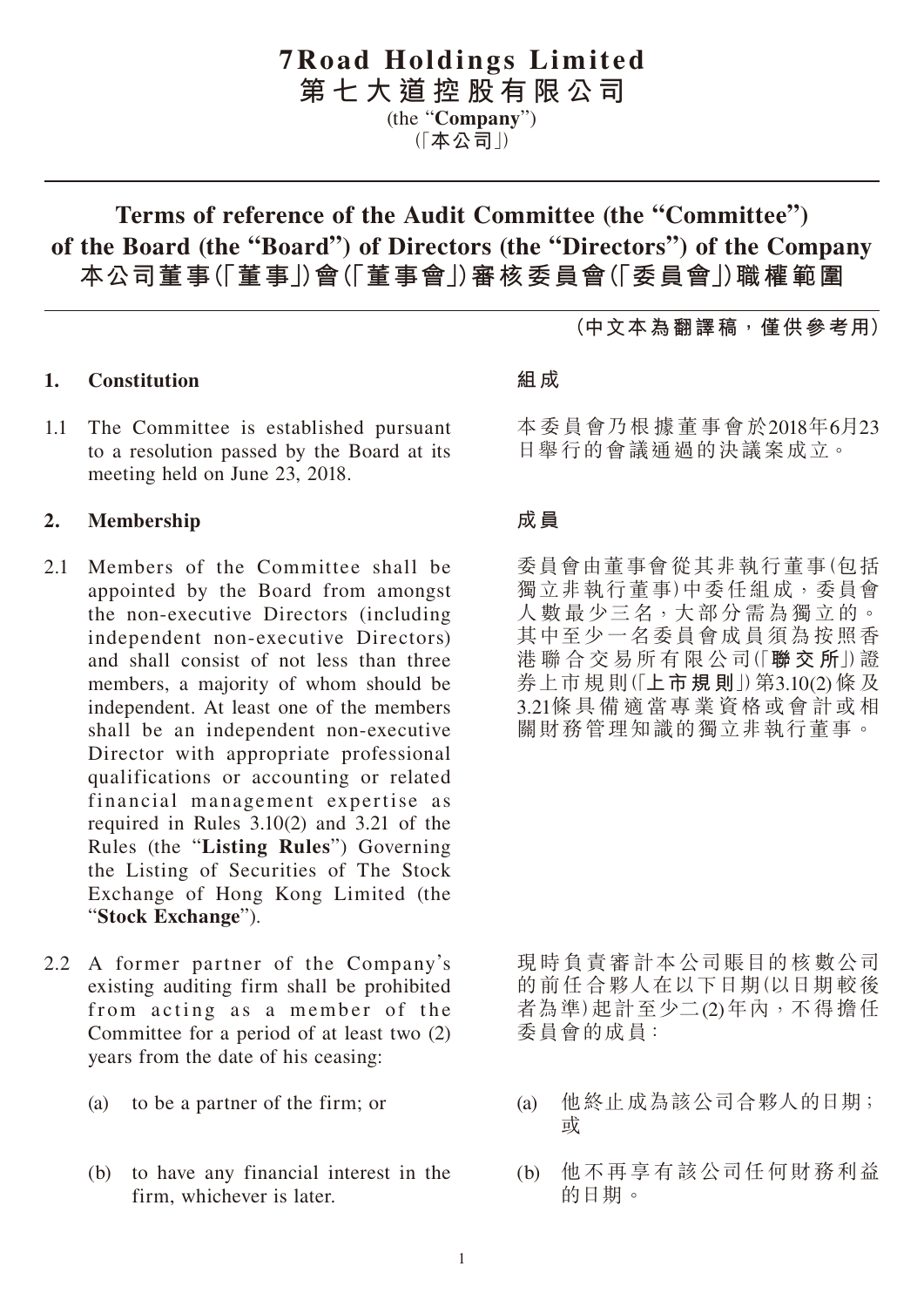- 2.3 The Chairman of the Committee shall be appointed by the Board or elected among the members of the Committee and shall be an independent non-executive Director.
- 2.4 The company secretary of the Company shall be the secretary of the Committee. In the absence of the secretary of the Committee, Committee members present at the meeting may elect among themselves or appoint another person as the secretary for that meeting.
- 2.5 The appointment of the members of the Committee may be revoked, replaced or additional members may be appointed to the Committee by separate resolutions passed by the Board and by the Committee. An appointment of Committee member shall be automatically revoked if such member ceases to be a member of the Board.

#### **3. Procedural Standing Orders**

3.1 The Standing Orders which apply to these terms of reference of the Committee are set out in the Annex hereto.

#### **4. Alternate Committee members**

4.1 A Committee member may not appoint any alternate.

#### **5. Authority of the Committee**

- 5.1 The Committee may exercise the following powers:
	- (a) to seek any information it requires from any employee of the Company and its subsidiaries (hereinafter collectively referred to as "**Group**") and any professional advisers (including auditors), to require any of them to prepare and submit reports and to attend Committee meetings and to supply information and address the questions raised by the Committee;

委員會主席由董事會委任或經委員會 成員選舉及必須是獨立非執行董事。

本公司的公司秘書為委員會的秘書。 如委員會 秘 書缺 席,出席委員會 會議 的成員,可互選或委任其他人擔任該 會議的秘書。

經 董事會及委員會分別通過決議,方 可委任額外、更替或罷免委員會成員。 如該委員會成員不再是董事會的成員, 該委員會成員的任命將自動撤銷。

## **議事程序規則**

適用於委員會職權範圍之議事程序規 則列於此份職權範圍的附件。

## **委任代表**

委員會成員不能委任代表。

## **委員會的權力**

委員會可以行使以下權力:

(a) 向本公司及其任何附屬公司(合稱 「**本集團**」)的任何僱員及專業顧問 (包括核數師)索取其所需的資料、 要求上述人士準備及提交報告、 出席委員會會議並提供所需資料 及解答委員會提出的問題;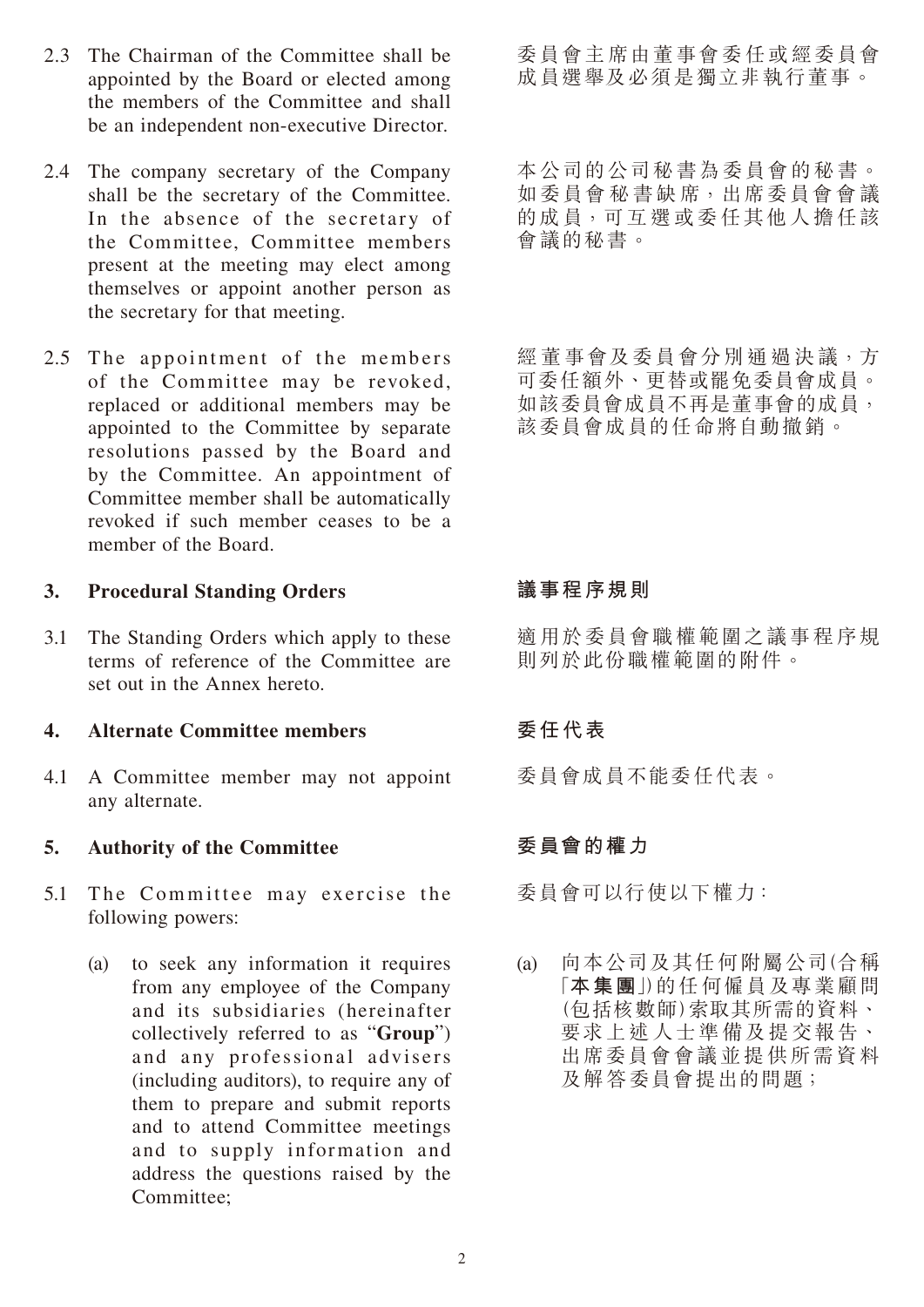- (b) to monitor whether the Group's management has, in the performance of their duties, infringed any policies set by the Board or any applicable law, regulation and code (including the Listing Rules and other rules and regulations from time to time determined by the Board or a committee thereof);
- (c) to investigate any activity within these terms of reference and all suspected fraudulent acts involving the Group and request the management to make investigation and submit reports;
- (d) to review the Group's risk management and internal control procedures and systems;
- (e) to review the performance of the Group's employees in the accounting and internal audit department;
- (f) to make recommendations to the Board for the improvement of the Group's risk management and internal control procedures and systems;
- (g) to request the Board to take all necessary actions, including convening an extraordinary general meeting, to replace and dismiss the auditors of the Group;
- (h) to obtain, at the expenses of the Company, outside legal or other independent professional advice for the purpose of performing its duties or giving assistance to any matters within these terms of reference as it considers necessary and to secure the attendance of outsiders with relevant experience and expertise at its meetings;
- (b) 監控本集團管理人員在履行職務 時有否違反董事會訂下的政策或 適用的法律、法規及守則(包括上 市規則及董事會或其委員會不時 訂立的其他規則);
- (c) 調查本職權範圍中的任何活動及 所有涉及本集團的懷疑欺詐事件 及要求管理層就此等事件作出調 查及提呈報告;
- (d) 評審本集團風險管理及內部監管 措施及系統;
- (e) 評審本集團的會計及內部核數部 門僱員的表現;
- (f) 向董事會提出建議改善本集團風 險管理及內部監控措施及系統;
- (g) 要求董事會採取任何必要行為, 包括召開特別股 東大會,更替及 罷免本集團的核數師;
- (h) 如委員會覺得有需要,可為履行 其職責或就協助涉及本職權範圍 的事宜,對外尋求法律或其他獨 立專業意見,並由本公司支付有 關費用,以及確保具相關經驗及 專業才能的外界人士出席委員會 會議;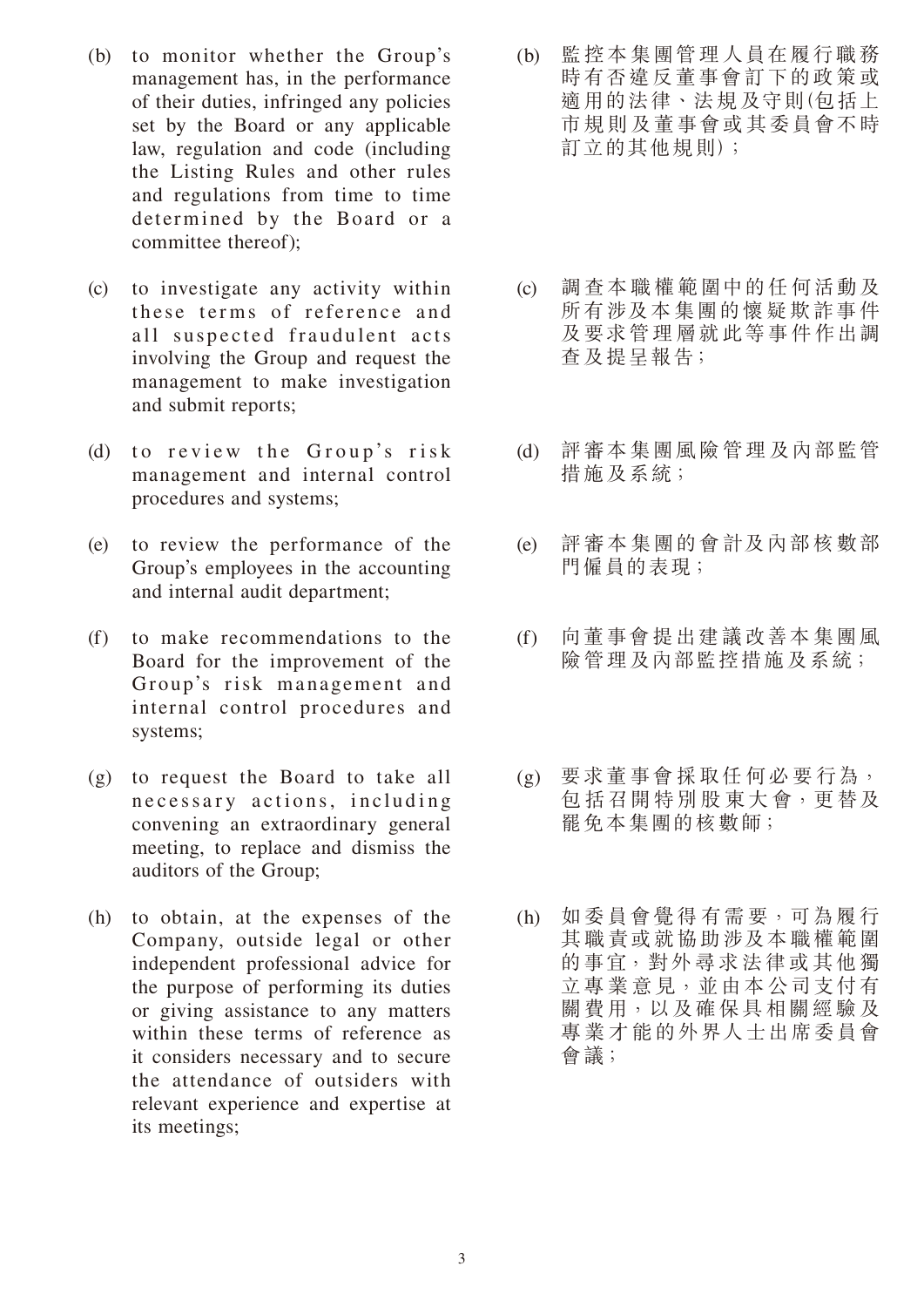- (i) to commission reports or surveys as are necessary to assist in the performance of its duties at the cost of the Company;
- (j) to have access to sufficient resources in order to perform its duties;
- (k) to review annually these terms of reference and their effectiveness in the discharge of its duties and to make recommendation to the Board any changes it considers necessary; and
- (l) to exercise such powers as the Committee may consider necessary and expedient so that their duties under section 6 below can be properly discharged.
- 5.2 The Company should provide the Committee with sufficient resources to perform its duties.

#### **6. Duties of the Committee**

6.1 The duties of the Committee shall be:

#### **Relationship with the Company's auditors**

- (a) to be primarily responsible for making recommendations to the Board on the appointment, reappointment and removal of the external auditor, and to approve the remuneration and other terms of engagement of the external auditor, and any questions of its resignation or dismissal;
- (b) to review and monitor the external auditor's independence and objectivity and the effectiveness of the audit process in accordance with applicable standards. The Committee should discuss with the auditor the nature and scope of the audit and reporting obligations before the audit commences;
- (i) 如委員會覺得有需要,可委託製 作報告或進行調查以協助履行其 職務,並由本公司支付有關費用;
- (j) 可取得足夠資源以履行其職務;
- (k) 對本職權範圍及履行其職權的有 效性作每年一次的檢討並向董事 會提出其認為需要的修訂建議; 及
- (l) 為使委員會能恰當地執行其於第 6章項下的職責,行使其認為有需 要及權宜的權力。

本公司應提供充足資源予委員會以履 行其職責。

#### **委員會的職責**

委員會負責履行以下職責:

#### **與本公司核數師的關係**

- (a) 主要負責就外聘核數師的委任、 重新委任及罷免向董事會提供建 議、批准外聘核數師的薪酬及聘 用條 款,及 處 理任 何 有關該核 數 師辭職或辭退該核數師的問題;
- (b) 按適用的標準檢討及監察外聘核 數師是否獨立客觀及核數程序是 否有 效。委員會應於核 數工作開 始前先與核數師討論核數性質及 範疇及有關申報責任;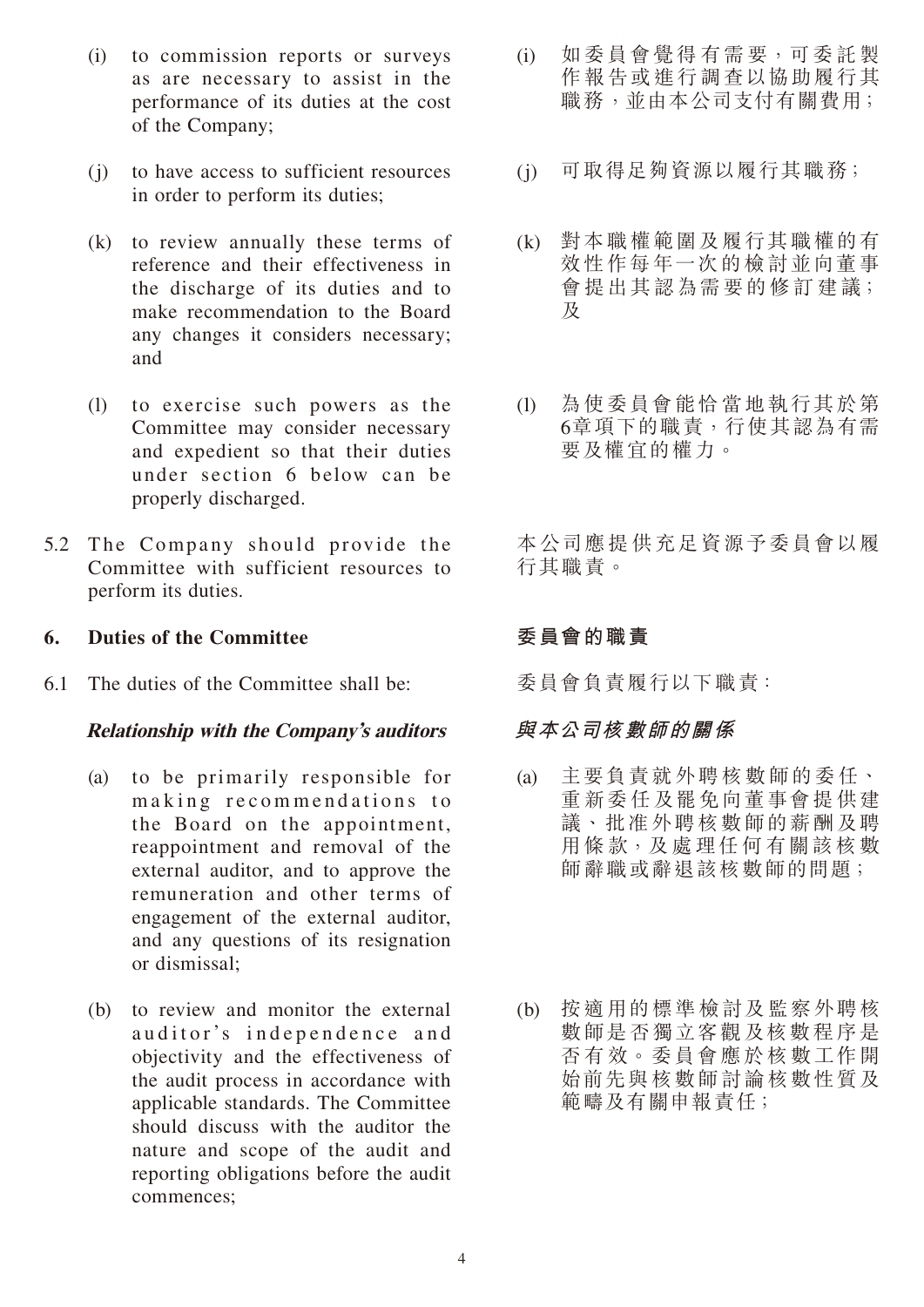- (c) to discuss with the auditors the nature and scope of the audit and reporting obligations before the audit commences; where more than one audit firm is engaged, ensure co-ordination between them;
- (d) to develop and implement policy on engaging an external auditor to supply non-audit services. For this purpose, "external auditor" includes any entity that is under common control, ownership or management with the audit firm or any entity that a reasonable and informed third party knowing all relevant information would reasonably conclude to be part of the audit firm nationally or internationally. The Committee should report to the Board, identifying and making recommendations on any matters where action or improvement is needed;

### **Review of the Company's financial information**

- (e) to monitor the integrity of the Company's financial statements and annual report and accounts, interim report and, if prepared for publication, quarterly reports, and to review significant financial reporting judgements contained in them;
- (f) in reviewing these reports (i.e. the Company's annual report and accounts, interim report and, if prepared for publication, quarterly report) before submission to the Board, the Committee should focus particularly on:
	- (i) any changes in accounting policies and practices;
	- (ii) major judgemental areas;
	- (iii) significant adjustments resulting from the audit;
- (c) 於核數工作開始前先與核數師討 論核數性質及範疇及有關申報責 任;如多於一家外聘核數師公司 參與核數工作時,確保他們能互 相配合;
- (d) 就外聘核數師提供非核數服務制 定政策,並予以執行。就此規定 而 言,「外 聘 核 數 師」包 括 與 負 責 核數的公司處於同一控制權、所 有權或管理權之下的任何機構, 或一個合理知悉所有有關資料的 5、三方,在合理情況下會斷定該 機構屬於該負責核數的公司的本 土或國際業務的一部份的任何機 構。委員會應就任何須採取行動 或改善的事項向董事會報告並提 出建議;

## **審閱本公司的財務資料**

- (e) 監察本公司的財務報表以及年度 報告及賬目、中期報告及(若擬刊 發)季度報告的完整性,並審閱報 表及報告所載有關財務申報的重 大意見;
- (f) 在向董事會提交有關報表及報告 (即本公司的年度報告及賬目、中 期報告及(若擬刊發)季度報告)前, 委員會應特別針對下列事項加以 審閱:
	- (i) 會計政策及實務的任何更改;
	- (ii) 涉及重要判斷性的地方;
	- (iii) 因核數而出現的重大調整;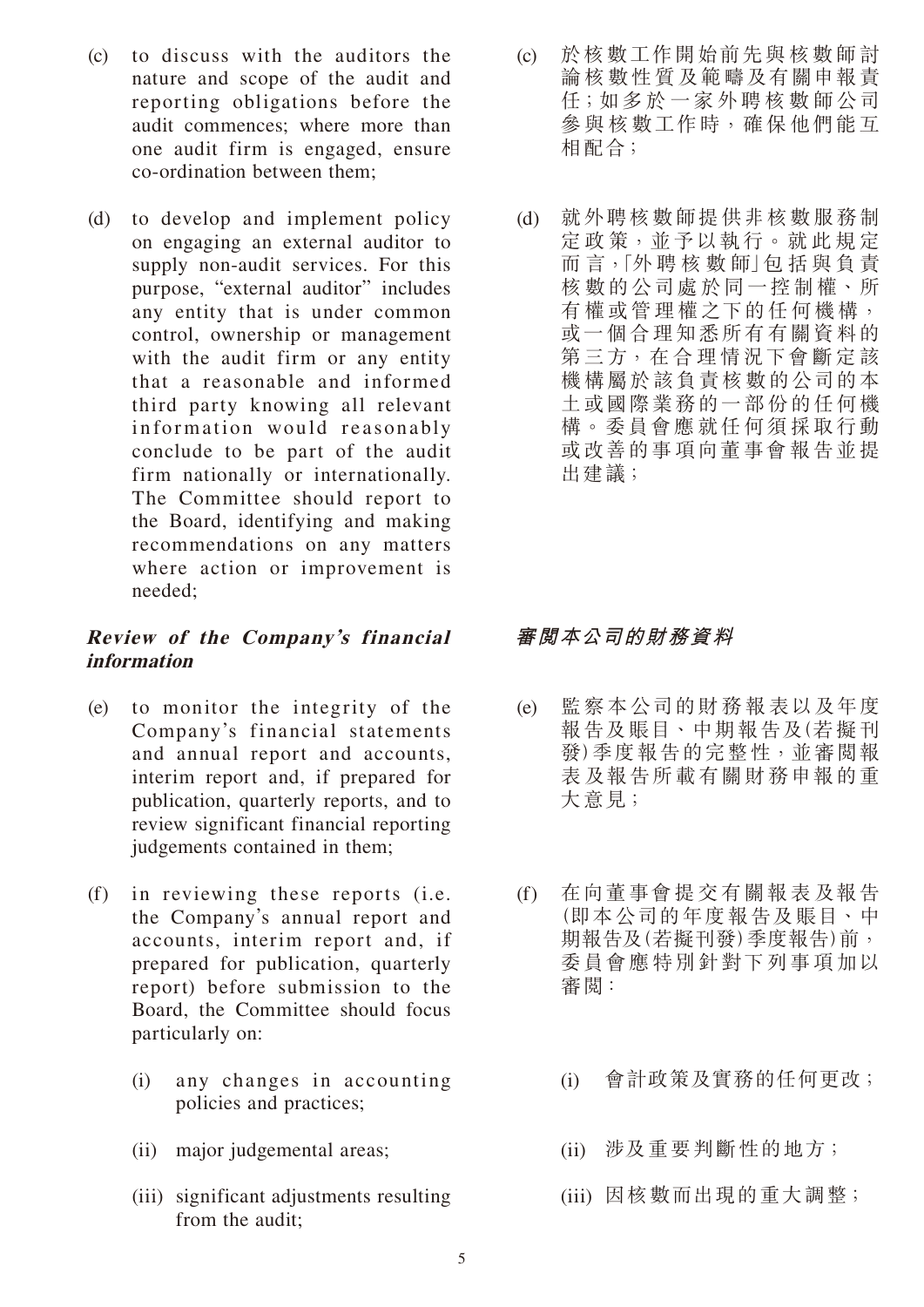- (iv) the going concern assumption and any qualifications;
- (v) compliance with accounting standards;
- (vi) compliance with the Listing Rules and legal requirements in relation to financial reporting;
- (vii) the fairness and reasonableness of any connected transaction and the impact of such transaction on the profitability of the Group and whether such connected transactions, if any, have been carried out in accordance with the terms of the agreement governing such transactions;
- (viii) whether all relevant items have been adequately disclosed in the Group's financial statements and whether the disclosures give a fair view of the Group's financial conditions;
- (ix) any significant or unusual items that are, or may need to be, reflected in such reports and accounts; and
- (x) the cashflow position of the Group;

 and to provide advice and comments thereon to the Board;

- (g) in regard to (f) above:
	- (i) members of the Committee should liaise with the Board and senior management of the Group and the Committee must meet, at least twice a year, with the Company's auditors; and
- (iv) 持繼續經營的假設及任何保 留意見;
- (v) 是否遵守會計準則;
- (vi) 是否遵守有關財務申報的上 市規則及法律規定;
- (vii) 關連交易安排是否屬公平合 理及對本集團盈利的影響及 該 等 關 連 交 易, 如 有, 是 否 按照有關協議的條款而執行;

- (viii) 是否所有相關項目已充分地 披露於本集團的財務報表, 及有關披露是否可以公平地 展示本集團的財政狀況;
- (ix) 在該等報告及賬目中所反映 或需反映的任何重大或不尋 常項目;及
- (x) 本集團現金流量的狀況;

並就此向董事會提供建議及意見;

- (g) 就上述(f)項而言:
	- (i) 委員會成員應與董事會及本 集團的高級管理人員進行商 議。委員會須至少每年與本 公司的核數師開會兩次;及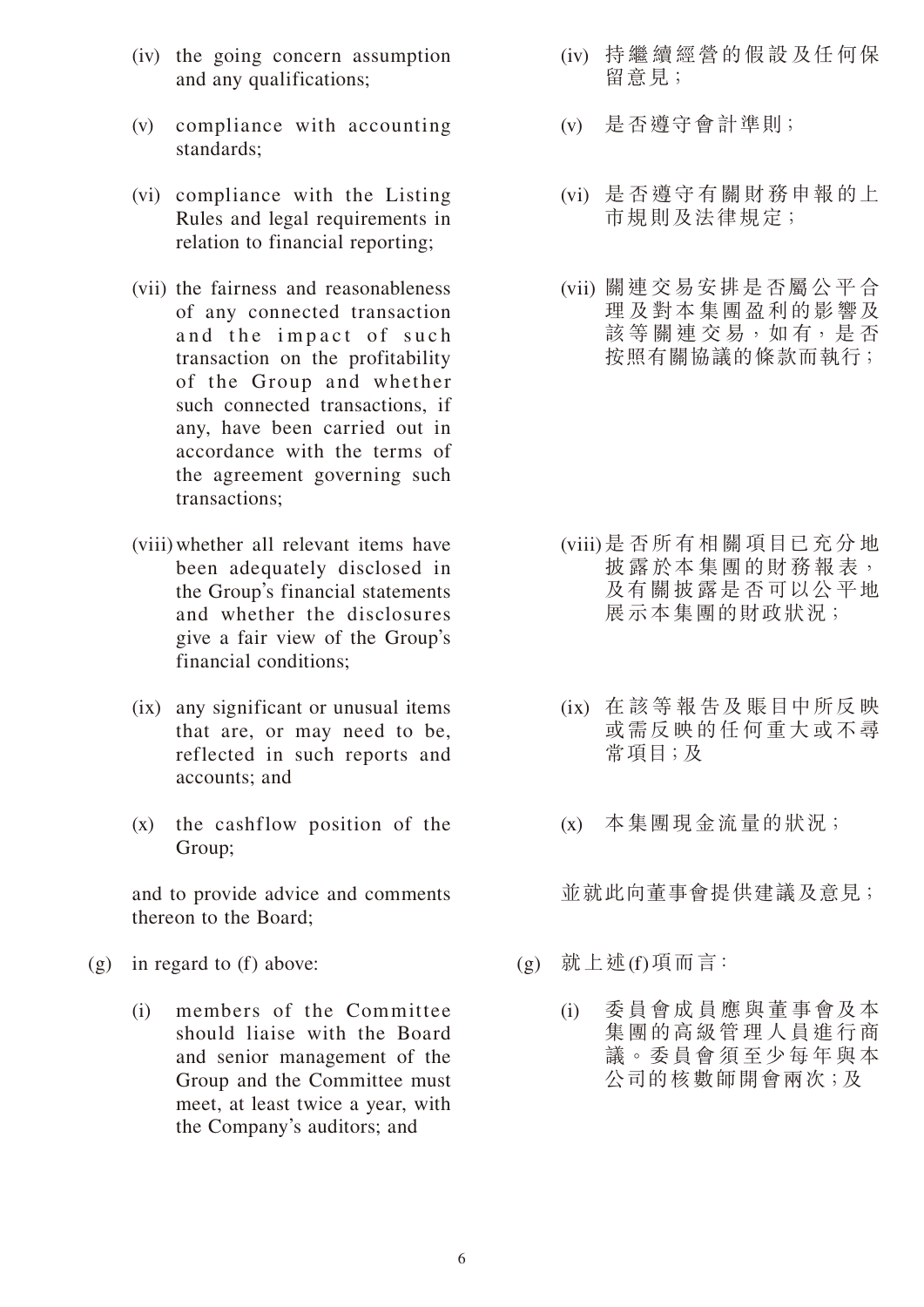- (ii) the Committee should consider any significant or unusual items that are, or may need to be, reflected in the reports and accounts, it should give due consideration to any matters that have been raised by the Company's staff responsible for the accounting and financial reporting function, compliance officer or auditors;
- (h) to discuss problems and reservations with the auditors arising from the interim and final audits, and any matters the auditors may wish to discuss (in the absence of management where necessary);

#### **Oversight of the Company's financial reporting system, risk management and internal control systems**

- (i) to review the Company's financial controls, and unless expressly addressed by a separate Board risk committee (or by the Board itself), to review the Company's risk management and internal control systems;
- (j) to discuss the risk management and internal control systems with management to ensure that management has performed its duty to have effective systems. This discussion should include the adequacy of resources, staff qualifications and experience, training programmes and budget of the Company's accounting and financial control and reporting function;
- (k) to consider major investigation findings on risk management, internal control, financial control and reporting matters as delegated by the Board or on its own initiative and management's response to these findings;

(ii) 委員會應考慮於該等報告及 賬目中所反映或需反映的任 何重大或不尋常事項,並 應 適當考慮任何由本公司屬下 會計及財 務匯報職員、監察 主任或核數師提出的事項;

(h) 與核數師討論中期評審及年度審 核所遇上的問題及作出的保留、 及核數師認為應當討論的其他事 項(管理層可能按情況而須避席此 等討論);

## **監管本公司財務申報制度、風險管理 及內部監控系統**

- (i) 檢討本公司的財 務監控,以及(除 非有另設的董事會轄下風險委員 會又或董事會本身會明確處理)檢 討本公司的風險管理及內部監控 系統;
- (j) 與管理層討論風險管理及內部監 控系統,確保管理層已履行職責 建立有效的系統。討論內容應包 括本公司在會計及財務監控及匯 報職能方面的資源、員工資歷及 經驗是 否足夠,以及員工所接受 的培訓課程及有關預算是否充足;

(k) 主動或應董事會的委派,就有關 風險管理,內部監控,財務監控 及匯報事宜的重要調查結果及管 理層對調查結果的回應進行研究;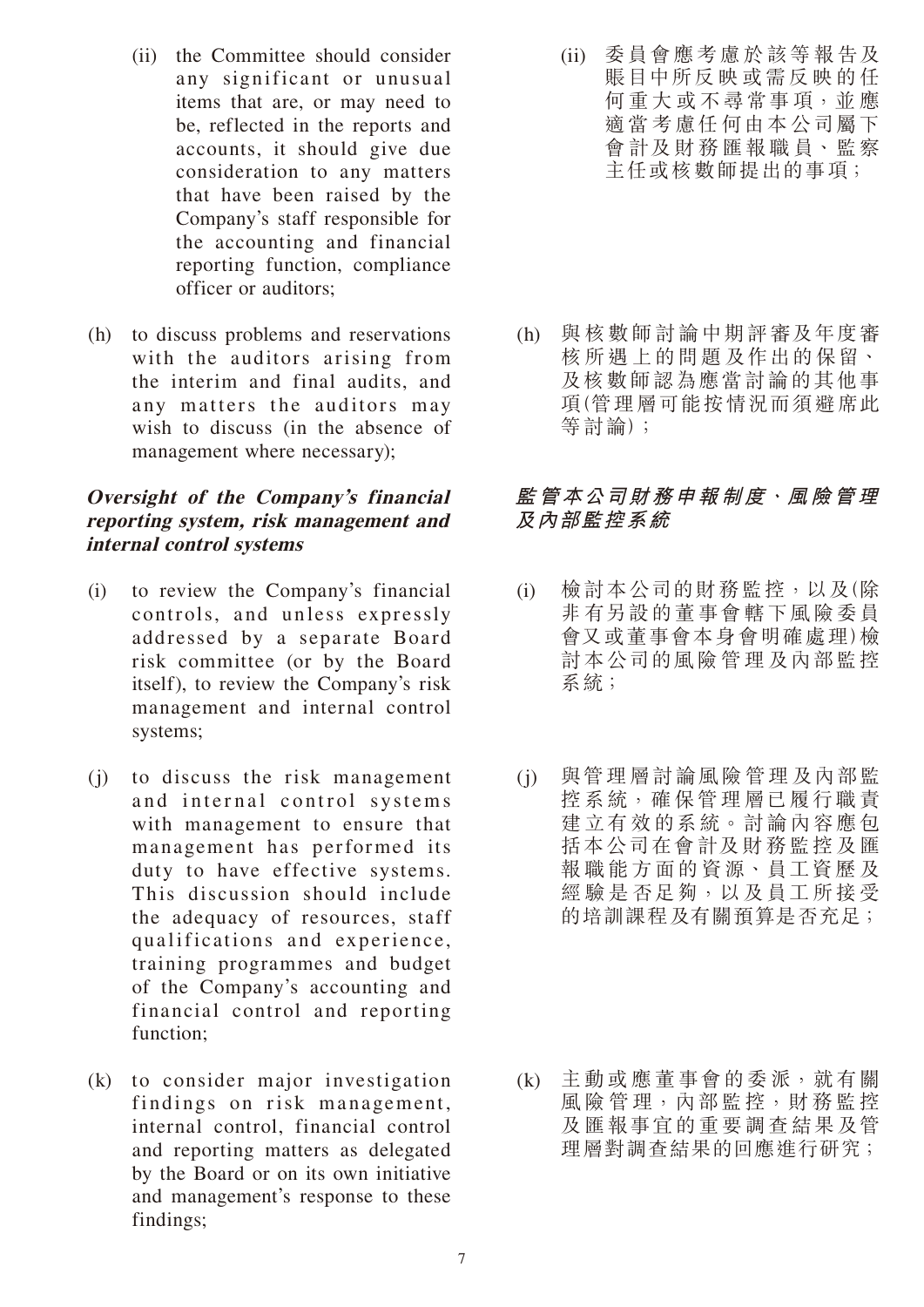- (l) where an internal audit function exists, to ensure co-ordination between the internal and external auditors, and to ensure that the internal audit function is adequately resourced and has appropriate standing within the Company, and to review and monitor its effectiveness;
- (m) to review the Group's financial and accounting policies and practices;
- (n) to review the external auditor's management letter, any material queries raised by the auditor to management about accounting records, financial accounts or systems of control and management's response;
- (o) to ensure that the Board will provide a timely response to the issues raised in the external auditor's management letter;
- (p) to conduct exit interviews with any Director, financial controller, internal control manager or internal audit manager upon their resignation in order to ascertain the reasons for his/their departure;
- (q) to prepare work reports for presentation to the Board and to prepare summary of work reports for inclusion in the Group's interim and annual reports;
- (r) to consider the appointment of any person to be a Committee member, auditors and accounting staff either to fill a casual vacancy or as an additional Committee member, auditors and accounting staff or dismissal of any of them;
- (l) 如果設有內部審核功能,須確保 內部和外聘核數師工作得到協調、 也須確保內部審核功能有足夠資 源 運作;並 且在 本 公司內 部 有 適 當的地位;以及檢討及監察其成 效;
- (m) 檢討本集團的財務及會計政策及 實務;
- (n) 檢查外聘核數師給予管理層的《審 核情況説明函件》、核數師就會計 紀錄、財務賬目或監控系統向管 理層提出的任何重大疑問及管理 層作出的回應;
- (o) 確保董事會及時回應於外聘核數 師給予管理層的《審核情況說明函 件》中提出的事宜;
- (p) 於董事、財 務總監、內部監控經 理或內部核數部門主管離職時, 接見有關人員並瞭解其離職原因;
- (q) 就期內的工作草擬報告及概要報 告;前者交董事會審閱,後者刊於 本集團的中期及年度報告;
- (r) 考慮委任任何人士作為審核委員 會成員、核數師、財務工作人員, 以填補空缺或增設有關職務或考 慮罷免上述任何人士;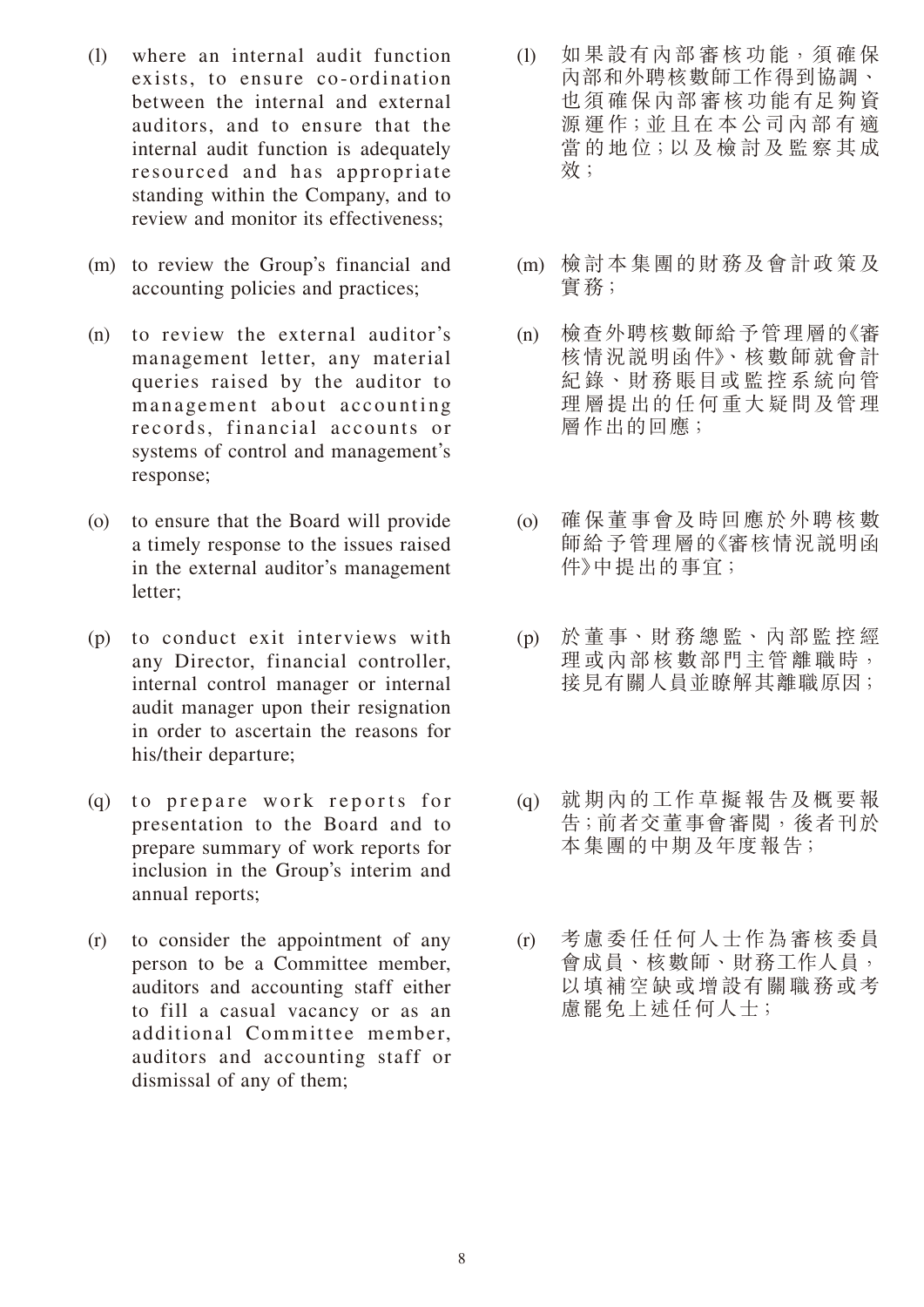- $(s)$  to report to the Board on the matters set out above and the code provision contained in the Corporate Governance Code set out in Appendix 14 to the Listing Rules;
- (t) to consider and implement other matters, as defined or assigned by the Board or otherwise required by the Listing Rules from time to time;
- (u) to review arrangements employees of the Company can use, in confidence, to raise concerns about possible improprieties in financial reporting, internal control or other matters. The Committee should ensure that proper arrangements are in place for fair and independent investigation of these matters and for appropriate follow-up action; and
- (v) to act as the key representative body for overseeing the Company's relations with the external auditor.

#### **7. Veto rights of the Committee**

- 7.1 The Committee has the following veto rights notwithstanding approval by the Board. The Group cannot implement any of the following matters which has been vetoed by the Committee:
	- (a) to approve any connected transaction within the meaning of the Listing Rules which requires an independent shareholders' vote (unless the approval of such connected transaction is made conditional on the obtaining of the approval of the independent non-executive Directors and the independent shareholders); and
	- (b) to employ or dismiss the Group's financial controller or the internal audit manager.
- (s) 就上述事宜及上市規則附錄十四 《企業管治守則》所載的守則條文 向董事會匯報;
- (t) 考慮及執行董事會不時界定或委 派或上市規則不時規定的其他事 項;
- (u) 檢 討 本 公司設 定 的以下安 排:本 公司僱員可暗中就財務匯報、內 部監控或其他方面可能發生的不 正當行為提出關注。委員會應確 保有適當安排,讓本公司對此等 事宜作出公平獨立的調查及採取 適當行動;及
- (v) 擔任本公司與外聘核數師之間的 主要代表,負責監察二者之間的 關係。

## **委員會的否決權**

儘管已獲董事會批准,委員會就下列 事項有否決權。本集團不能執行委員 會否決的以下事情:

- (a) 批准任何屬上市規則所界定及須 經過獨立股東批准才可進行的關 連 交 易(如 果 批 准 此 等 交 易 是 有 條件性的,而條件是本公司獨立 非執行董事及獨立股東批准有關 交易,則不在此限);及
- (b) 聘用或罷免本集團的財務總監或 內部核數部門主管。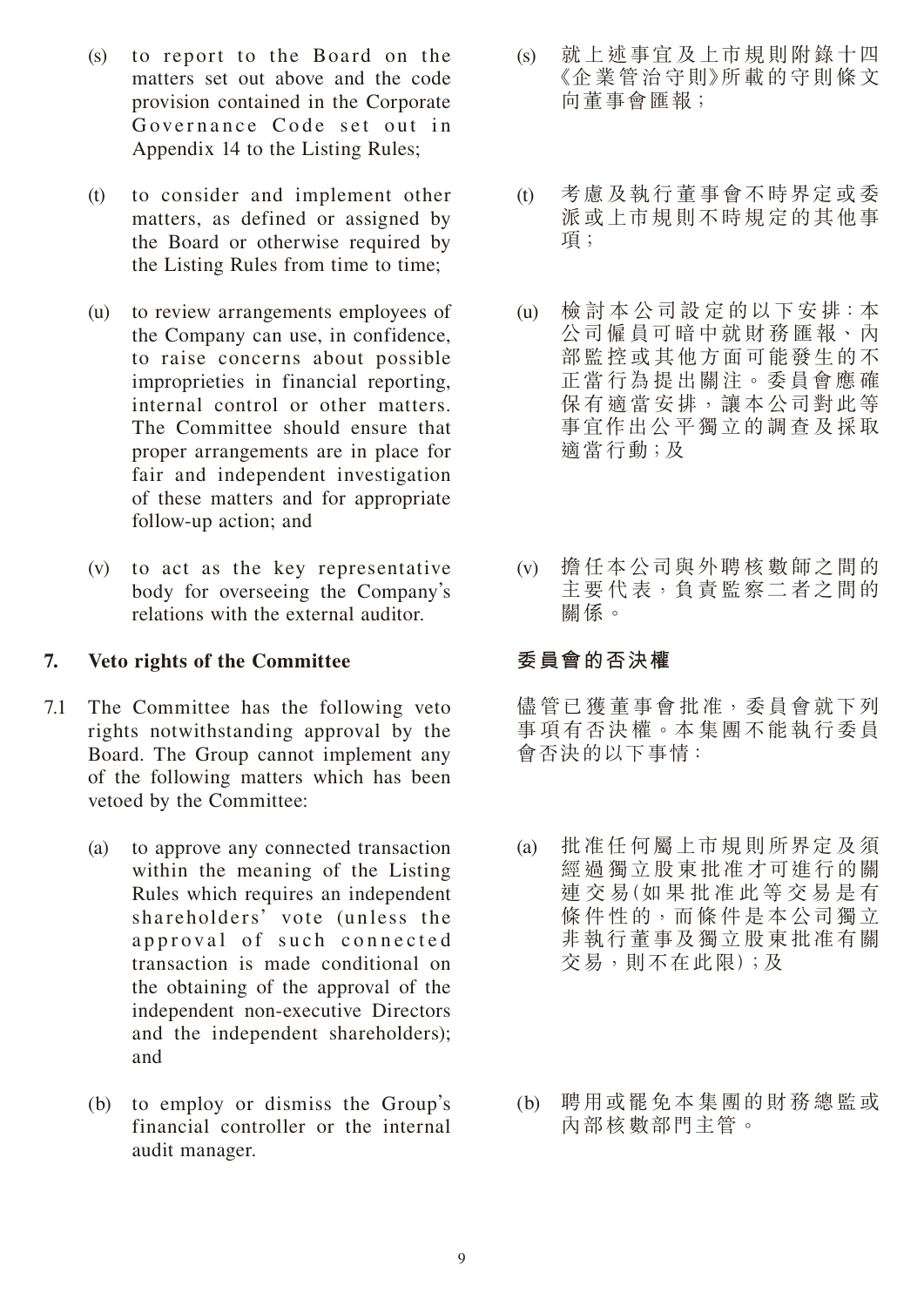#### **8. Annual general meeting**

- 8.1 The Chairman of the Committee or in his absence, another member of the Committee or failing this, his duly appointed delegate, shall attend the annual general meeting of the Company and be prepared to answer questions at the annual general meeting on the Committee's activities and their responsibilities.
- 8.2 The Company's management should ensure the external auditor attend the annual general meeting to answer questions about the conduct of the audit, the preparation and content of the auditors' report, the accounting policies and auditor independence.

#### **9. Continuing application of the articles of association of the Company**

9.1 The articles of association of the Company regulating the meetings and proceedings of the Directors so far as the same are applicable and are not replaced by the provisions in these terms of reference shall apply to the meetings and proceedings of the Committee.

## **股東週年大會**

委員會的主席,或在委員會主席缺席 時由另一名委員(或如該名委員未能出 席,則其適當委任的代表)應出席本公 司的股 東週年大會,並就委員會的活 動及其職責在股東週年大會上回應問 題。

本公司的管理層應確保外聘核數師出 席股東调年大會,回答有關審計工作, 編製核數師報告及其內容,會計政策 以及核數師的獨立性等問題。

## **本公司組織章程的持續適用**

就前文未有作出規範,但本公司章程 細則作出了規範的董事會會議程序的 規 定,在可行的情況下適用於委員會 的會議程序。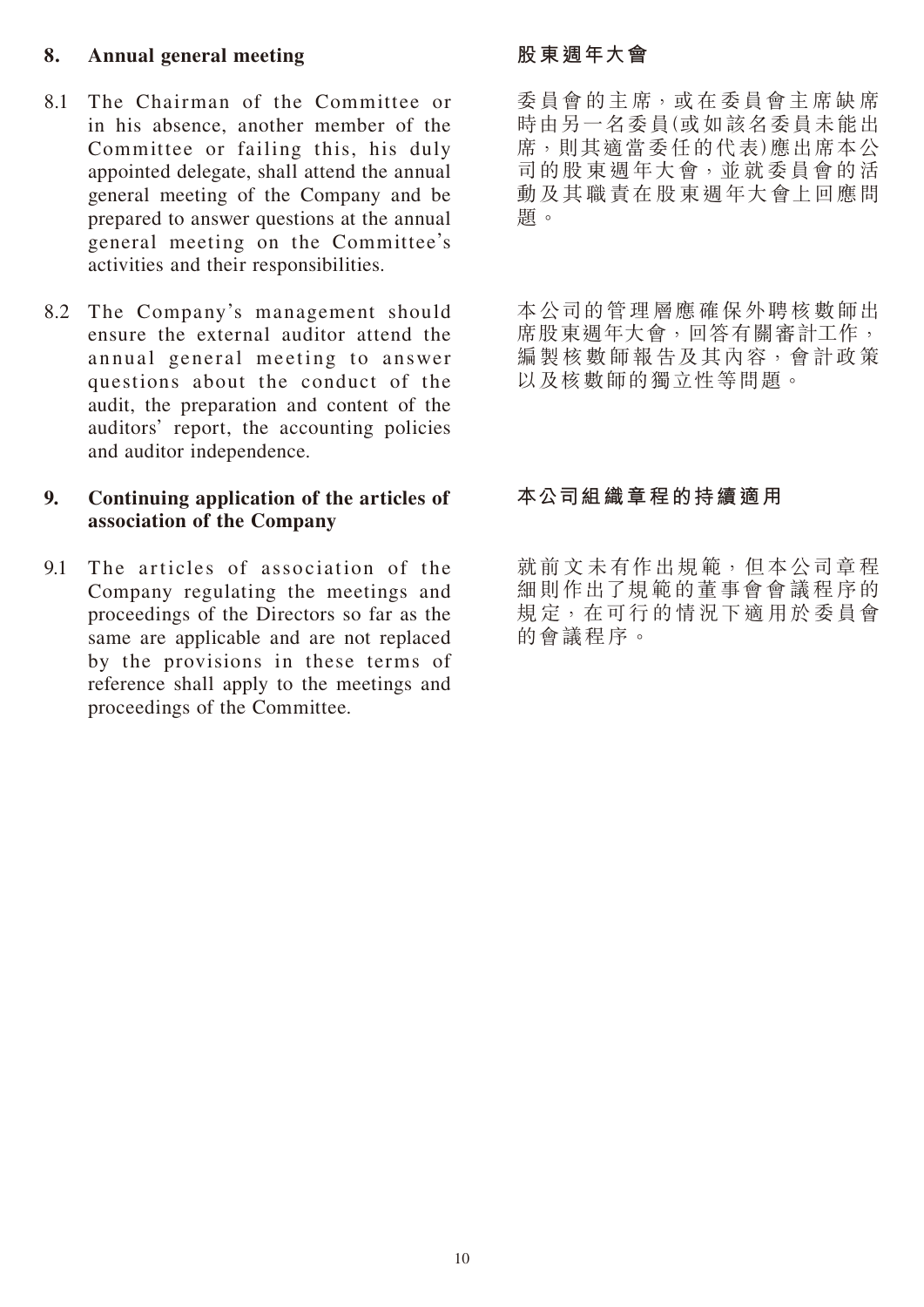#### **10. Powers of the Board**

10.1 The Board may, subject to compliance with the articles of association of the Company and the Listing Rules (including the Corporate Governance Code set out in Appendix 14 to the Listing Rules or if adopted by the Company, the Company's own code of corporate governance practices), amend, supplement and revoke these terms of reference and any resolution passed by the Committee provided that no amendments or supplements to and revocation of these terms of reference and the resolutions passed by the Committee shall invalidate any prior act and resolution of the Committee which would have been valid if such terms of reference or resolution had not been amended, supplemented or revoked.

#### **11. Publication of the terms of reference of the Committee**

11.1 The Committee should make available its terms of reference, explaining its role and the authority delegated to it by the Board by including them on the website of the Company and on the website of the Stock Exchange.

## **董事會權力**

本職權範圍所有規則及委員會通過的 決議,可以由董事會在不違反公司章 程及上市規則的前提下(包括上市規則 之附錄十四《企業管治守則》或本公司 自行制定的企業管治常規守則(如被採 用),隨時 修 訂、補充及廢除,惟有關 修訂、補充及廢除,並不影響任何在 有關行動作出前,委員會已經 通過的 決議或已採取的行動的有效性。

## **委員會職權範圍的刊登**

委員會應在本公司的網站及聯交所的 網站公開其職權範圍,解釋其角色及 董事會轉授予其的權力。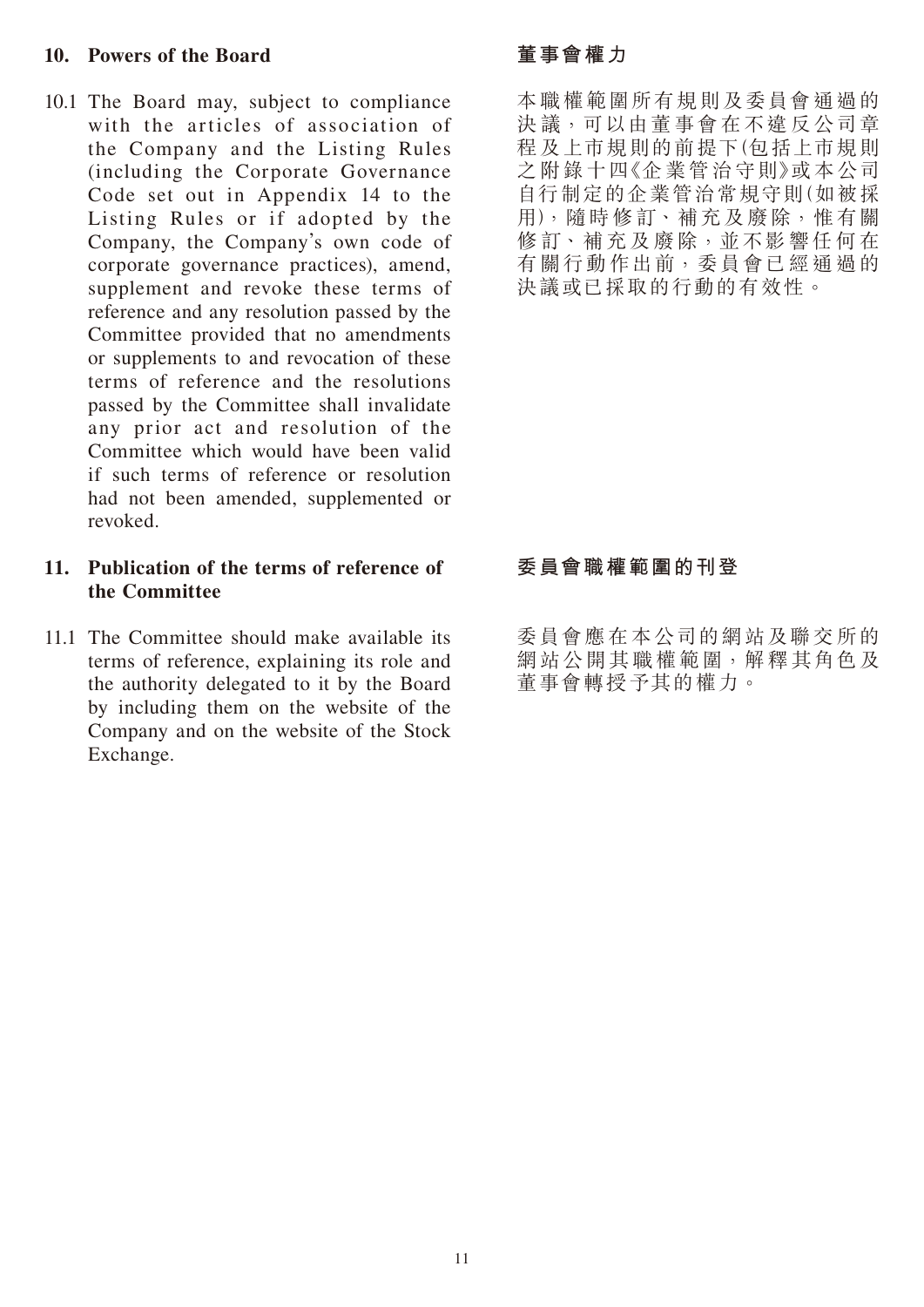#### **Procedural Standing Orders applicable to the Committee**

#### **A. Procedural Standing Orders**

A.1 These Standing Orders are the rules which apply to the terms of reference of the Committee and, in particular, the meetings of the Committee and/or resolutions to be passed by it.

#### **B. Proceedings of the Committee**

#### B.1 **Notice:**

(a) Unless otherwise agreed by all the Committee members, a meeting shall be called by at least seven days' prior notice. Such notice shall be sent to each member of the Committee, and to any other person invited to attend. Irrespective of the length of notice being given, attendance of a Committee member at a meeting constitutes a waiver of such notice unless the Committee member attending the meeting attends for the express purpose of objecting, at the beginning of the meeting, to the transaction of any business on the grounds that the meeting has not been properly convened.

> (Note: Pursuant to paragraph A.1.3 of Appendix 14 to the Listing Rules) regular meetings should be called by at least 14 days' notice)

#### **委員會議事程序規則**

此份議事程序規則為適用於委員會職 權範圍之程序規則,特別是有關委員 會的會議及╱或通過的決議。

#### **會議程序**

#### **會議通知:**

(a) 除非委員會全 體 成 員同意,召開委員 會的會議通知期,不應少於七天的預 先通知。該通知應發給每名委員會會 員及其他獲邀出席的人士。不論通知 期長短,委員會成 員出席會議 將 被 視 為其放棄受到足期通知的權利,除非 出席該會議的委員會成員的目的為在 會議開始之時,以會議沒有得到正確 地召開為理由,反對 會議 處理任何事 項。

> (註:根 據 上市規則附錄十四第A.1.3段 的規定,召開委員會定期會議 應發出 至少14天通知)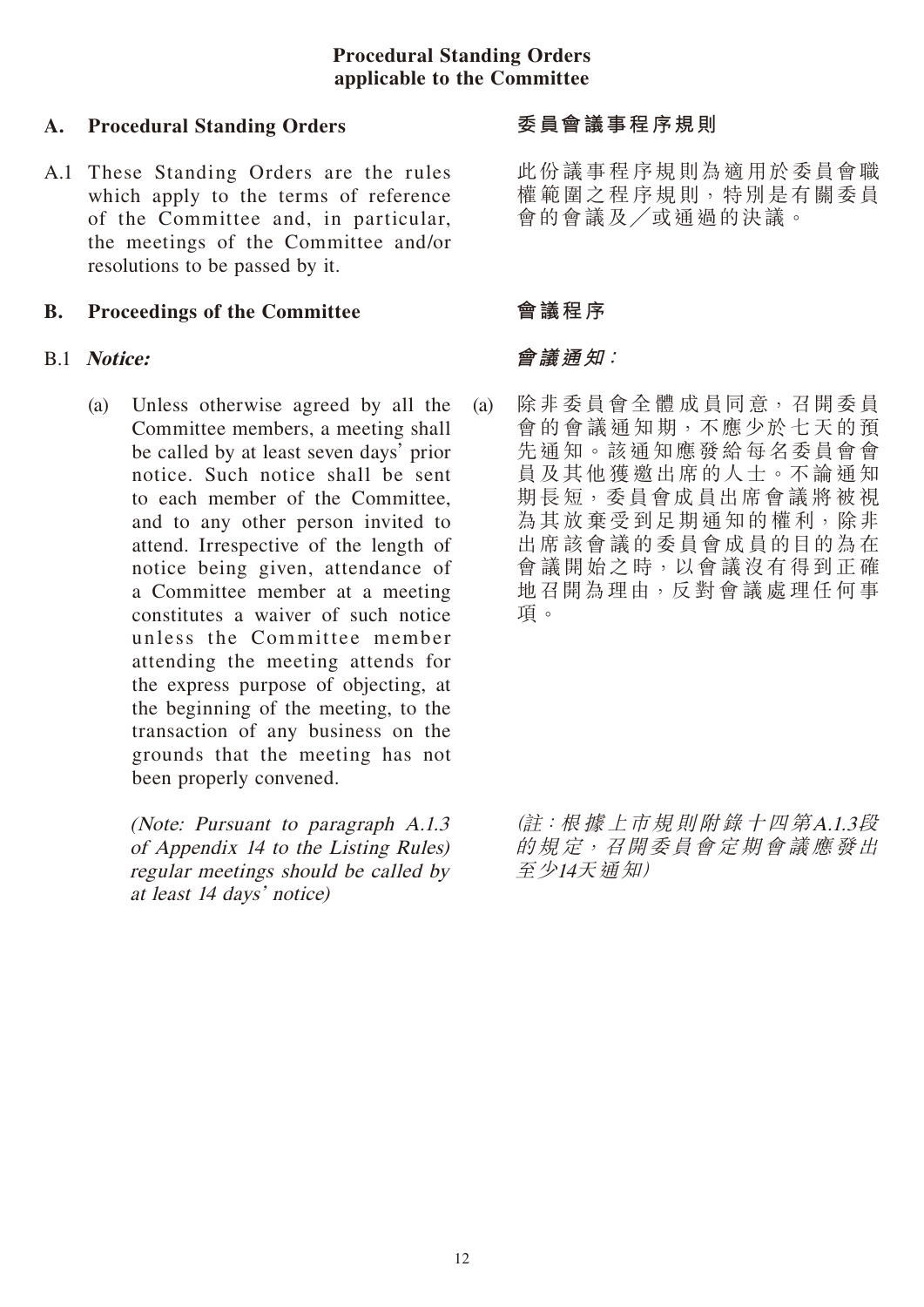- (b) A Committee member may and, on the request of a Committee member, the secretary to the Committee shall, at any time summon a Committee meeting. Notice shall be given to each Committee member in person orally or in writing or by telephone or by email or by facsimile transmission at the telephone or facsimile or address or email address from time to time notified to the secretary by such Committee member or in such other manner as the Committee members may from time to time determine.
- (c) Any notice given orally shall be confirmed in writing as soon as practicable and before the meeting.
- (d) Notice of meeting shall state the purpose, time and place of the meeting. An agenda together with other documents which may be required to be considered by the members of the Committee for the purposes of the meeting should generally be delivered to all Committee members seven days (and in any event not less than three days) before the intended date of the Committee meeting (or such other period as all the Committee members may agree).
- B.2 **Quorum:** The quorum of the Committee meeting shall be two members of the Committee.

(b) 任何委員會成員可以於任何時候 或委員會秘書(應任何委員會成員 的請求時必須)召集委員會會議。 召開會議通告必須親身以口頭或 以書面形式、或以電話、電子 郵 件、傳真或其他委員會成員不時 議定的方式發出予各委員會成員(以 該成員不時通知秘書的電話號碼、 傳真號碼、地址或電子郵箱地址 為準)。

- (c) 口頭方式作出的會議通知,應盡 快(及在會 議 召開 前)以書面 方 式 確實。
- (d) 會議通告必須說明開會目的、時 間和地點。議程及隨附需委員就 該會議目的而審閱的有關文件一 般在預期召開委員會會議前七天 (無論如何不少於三天)(或經 所有 委員同意的其他時段)送達各成員 參閱。

**法 定 人 數:**委員會會議法定人數為兩 位成員。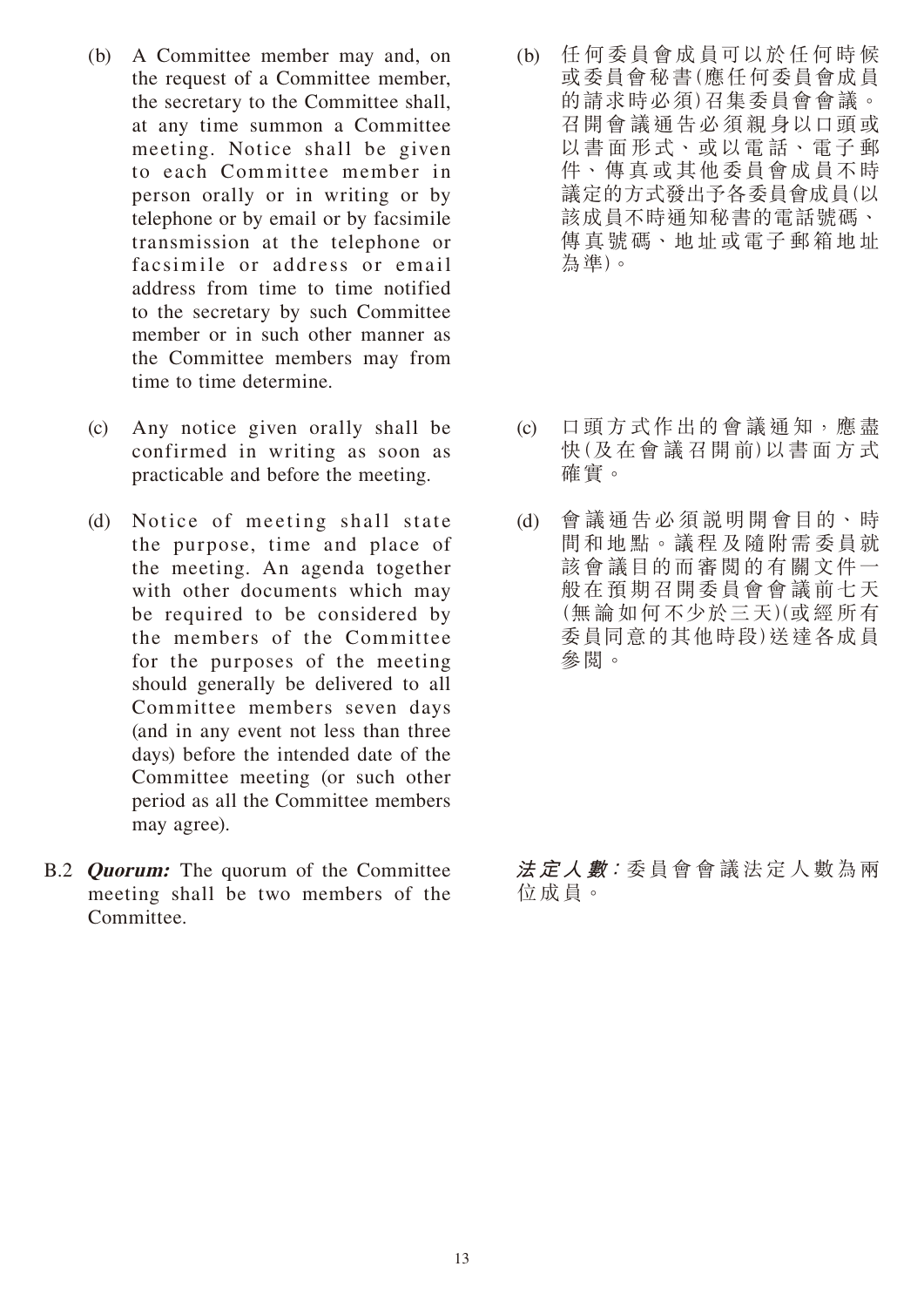- B.3 **Attendance:** The Company's staff having accounting and financial reporting functions, the Head of Internal Audit (or any officer(s) assuming the relevant functions but having a different designation) and representative(s) of the external auditors shall normally attend meetings of the Committee. Other Board members shall also have the right of attendance. However, at least once a year the Committee shall meet with the external auditors without the presence of executive Directors and the management of the Company.
- B.4 **Frequency:** Meetings shall be held at least twice annually or more frequently if circumstances require. The external auditors may request the Chairman of the Committee to convene a meeting, if they consider that one is necessary.
- B.5 **Mode of participation:** Meetings may be held in person, or by means of telephone, electronic or other communication facilities as permit all persons participating in the meeting to communicate with each other simultaneously and instantaneously, and participation in such a meeting shall constitute presence in person at such meeting.

#### **C. Written resolutions**

C.1 A resolution in writing signed by all the Committee members shall be as valid and effectual as if it had been passed at a meeting of the Committee and may consist of several documents in like form each signed by one or more of the Committee members.

**出席:**本公司擁有會計和財務報告功 能的職員、內部核數主管(或任何主管 承擔類似工作,但被指定為不同職稱) 及外聘核數師的代表通常應出席委員 會會議。其他董事會的成員亦有權出 席會議。無論如何,委員會應至少每 年一次在沒有執行董事及管理層出席 的情況下,會見外聘核數師。

**開會次 數:**每年最少開會兩次或多於 兩 次(若 有所 需)。如外聘 核 數 師 認 為 需要,可要求委員會主席召開會議。

**出席 會 議 方 式:**會議可由委員會成員 親身出席,或以電話、電子、或其他 可讓出席會議的人員同時及即時與對 方溝通的方式進行,而以上述方式出 席會議等同於親身出席有關會議。

## **書面決議**

經由委員會全體成員簽署通過的書面 決議案與經由委員會會議通過的決議 案具 有同等效力,而有關書面決議案 可由一名或以上委員會成員簽署格式 類似的多份文件組成。